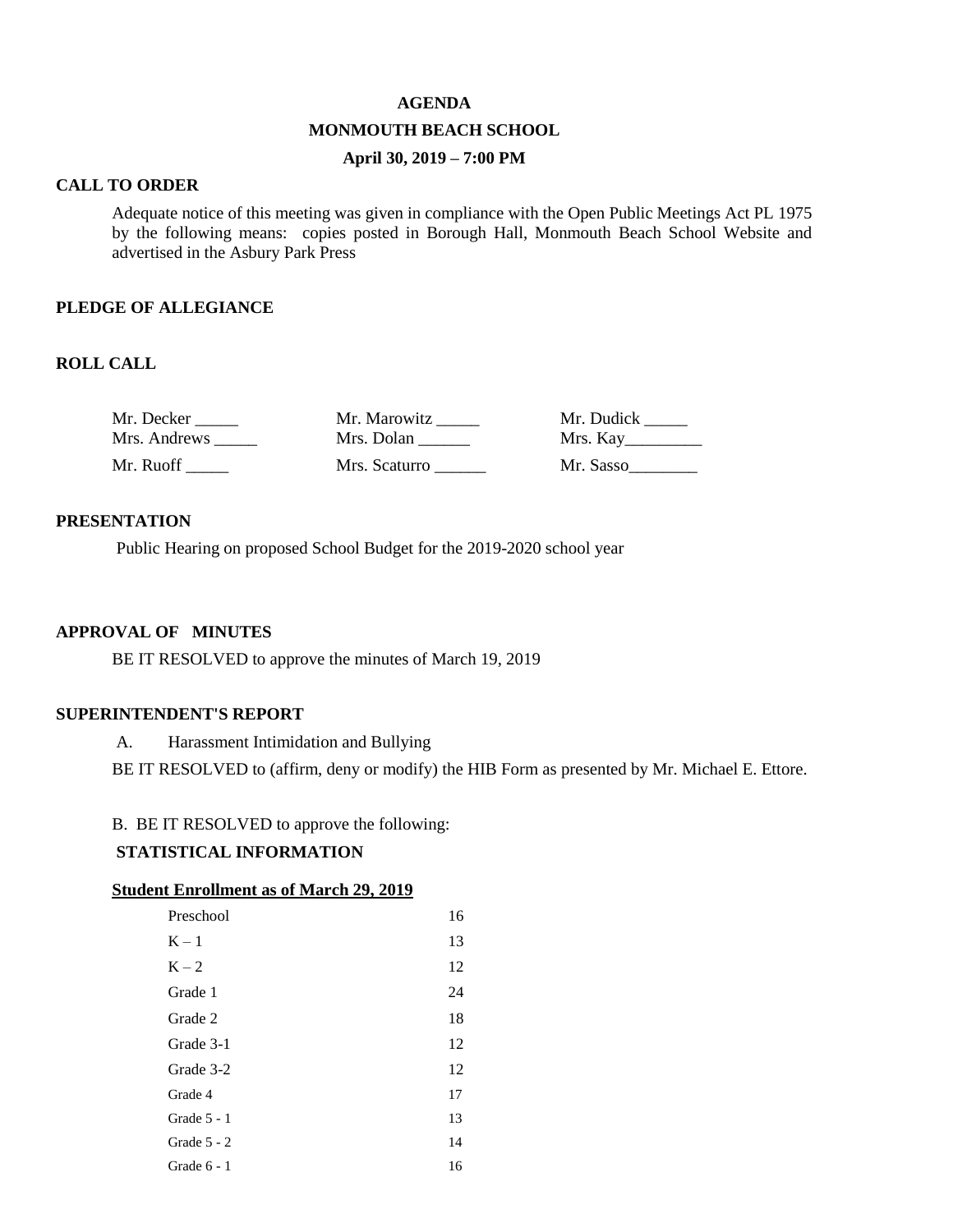| Grade $6 - 2$             |       | 14       |       |
|---------------------------|-------|----------|-------|
| Grade 7 - 1               |       | 14       |       |
| Grade $7 - 2$             |       | 14       |       |
| Grade 8 - 1               |       | 13       |       |
| Grade 8 - 2               |       | 11       |       |
|                           | Total | 233      |       |
| <b>Student Attendance</b> |       |          |       |
| September                 | 96.5% | February | 94%   |
| October                   | 97%   | March    | 93%   |
| November                  | 94%   | April    |       |
| December                  | 94%   | May      |       |
| January                   | 93%   | June     |       |
| <b>Staff Attendance</b>   |       |          |       |
| September                 | 98.5% | February | 91.5% |
| October                   | 95.5% | March    | 91.5% |
| November                  | 90 %  | April    |       |
| December                  | 86%   | May      |       |
| January                   | 94%   | June     |       |

## Fire Drills

Wednesday, March 20, 2019 at 2:00 p.m.

## Security Drill

Lockdown - Tuesday, March 26, 2019 at 9:00 a.m.

**C.** We had no inclement weather school closing days for the 2018-2019 school year. It is Mr. Ettore's recommendation that graduation take place on Monday, June 17 and the last day of school will also be Tuesday, June 18.

 BE IT RESOLVED to approve Monday, June 17 as our graduation date and Tuesday, June 18 as the last day of school for students and staff pending any additional school emergency closings. Both Monday, June 17 and Tuesday, June 18 days will be 12:30 p.m. dismissal days per MBTA contract.

D. BE IT RESOLVED to approve the following Mission Statement for our Future Ready School, Preparing Students for Success: Our mission is to create lifelong leaders and contributors who will successfully meet the challenges of the 21st century. The goal of the district is to foster behaviors and attitudes that help create and maintain a positive learning environment where students are encouraged to take risks and learn from their mistakes. We commit to using **innovative** teaching techniques **tailored to students' varying** learning styles and needs. **Students are supported as independent thinkers, creators, and learners through the accessibility and regular use of technology.** It is the district's goal that our students will *all* strive to maintain a tradition of excellence.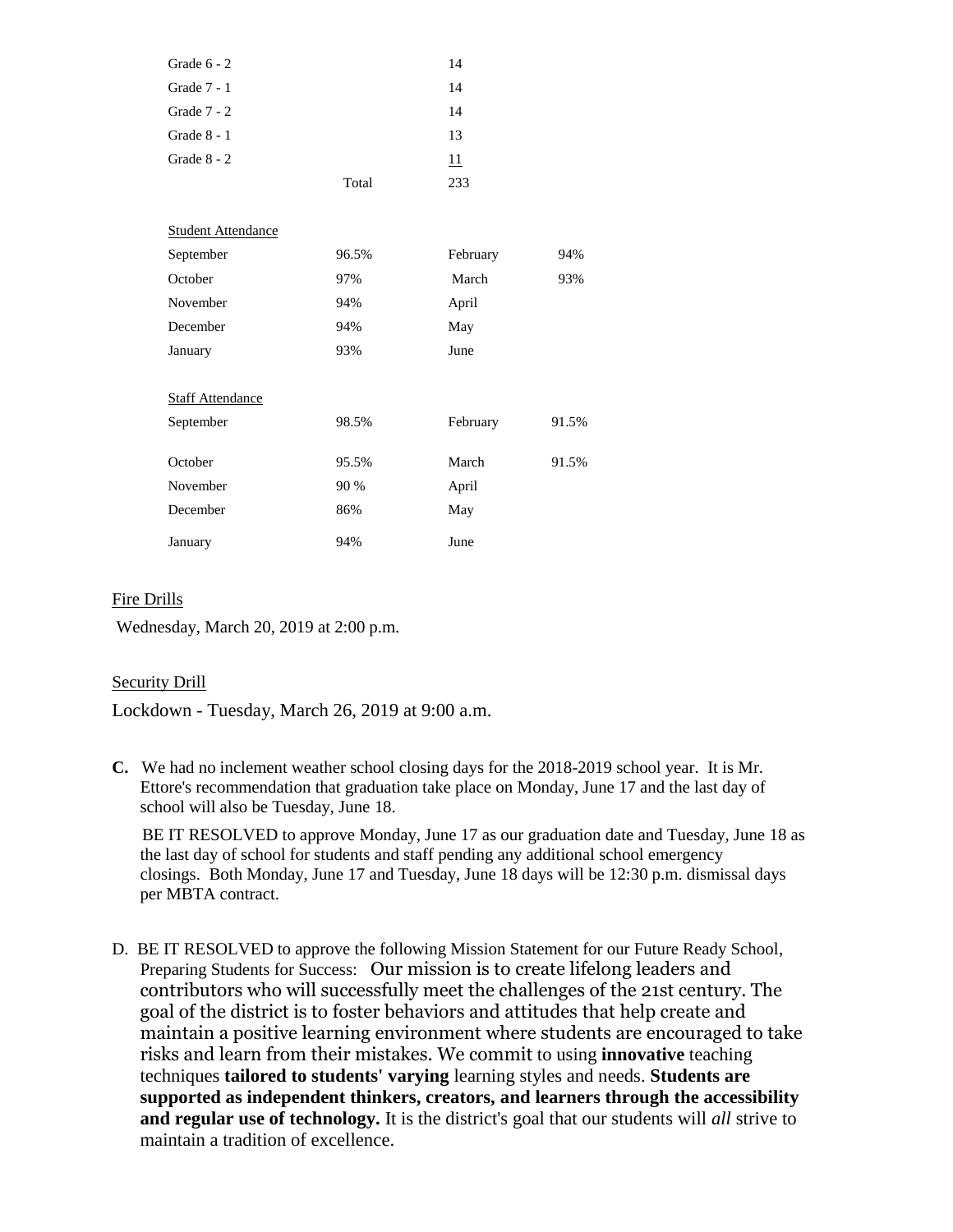### **PUBLIC DISCUSSION**

In compliance with Open Public Meetings Act PL 1975, Chapter 10:4-12 subsection b, - A public body may exclude the public only from that portion of a meeting at which the public body discusses any matter involving the employment, appointment, termination of employment, terms and conditions of employment evaluation of the performance of promotion or discipline of any specific prospective public officer or employees or current public offer or employee employed or appointed by the public body, unless all the individual employees or appointees whose rights could be adversely affected request in writing that such matter or matters be discussed at a public meeting. As per Board Bylaws, 0167, public participation in Board Meetings, such remarks are to be limited to five minutes duration. The Board of Education, though affording the opportunity for members of the public to comment will not engage and/or make remarks concerning matters of student confidentiality and/or matters of personnel wherein employees of the District have not been given notice of the Board's intent to discuss their terms and conditions of employment. Members of the public are reminded that though they are afforded the opportunity to address the Board, they are not given license to violate the laws of slander. Comments made by members of the public that are not in keeping with the orderly conduct of a public meeting will be asked to yield the floor and if they fail to do so may be subject to charges under New Jersey statues associated with disruption of a public meeting.

## **PTO UPDATE**

#### **FINANCE**

Chair: Karen Dolan

Leo Decker, Ken Marowitz, Vincent Sasso

A. BE IT RESOLVED to approve the following financial report Report of the Board Secretary – March 31, 2019

Cash Balances:

|     | \$2,095,662.20 |
|-----|----------------|
| \$. | (28, 794.78)   |
| \$  |                |
| \$. | (69, 551.00)   |
| \$  | 4.226.12       |
| \$  | 50,028.02      |
|     |                |

- Reconciliation Report for March 2019
- Monthly transfer report
- April bill list in the amount of \$ 248,645.59
- Payroll report for March

In accordance with the reports attached:

Pursuant to NJAC 6:l20-2.13(d), I certify as of March 31, 2019, no budgetary line item account has been over expended in violation of NJAC 6:20-22.13 (ad). I hereby certify that all of the above information is correct.

#### Board Certification:

Pursuant to NJAC 6:20-2.3 (e), we certify that as of March 31, 2019 after review of the Secretary's Monthly Report and upon consultation with the appropriate district officials, that to the best of our knowledge, no major account or fund has been over expended in violation of NJAC 6:230-22.13(b) and that sufficient funds are available to meet the district's financial obligations for the remainder of the fiscal year.

- B. BE IT RESOLVED to approve the submission of grant application for the 2019 Safety Grant Program through the New Jersey Schools Insurance Group's MOCSSIF Subfund for the purposes described in the application, in the amount of \$ 3,214.82
- C. BE IT RESOLVED to approve Bayada Nursing and Noval Nursing contracts for substitute nurses for the 2019-2020 school year.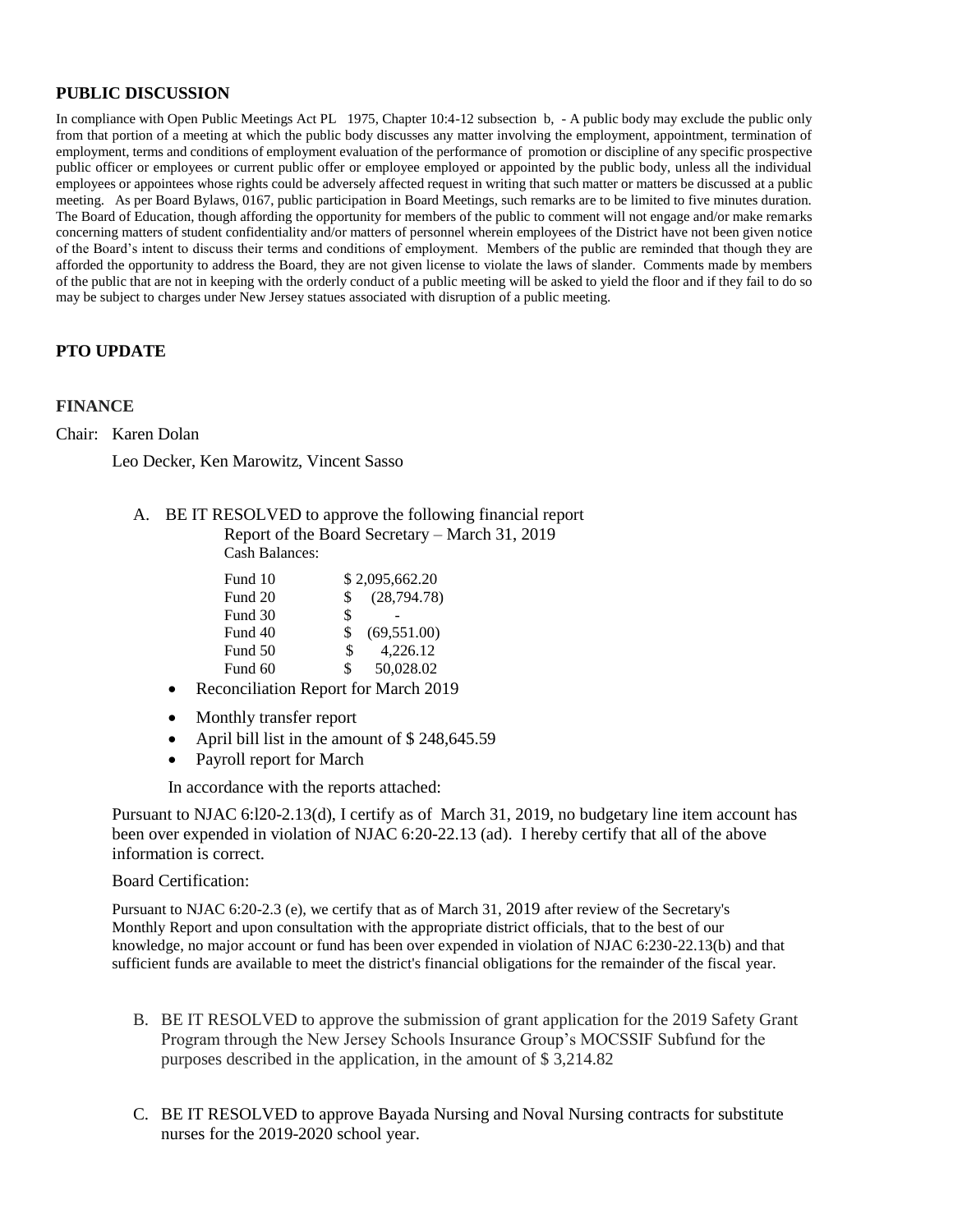- D. BE IT RESOLVED to approve contract with Shady Tree Landscaping and Snow Removal as per proposal attached
- E. BE IT RESOLVED to adopt the following resolution:

### **Adoption of 2019-2020 Budget**

WHEREAS, the Monmouth Beach Board of Education adopted a tentative budget on March 19, 2019 to be submitted to the Executive County Superintendent of Schools for approval, and

WHEREAS, the tentative budget was approved by the Executive County Superintendent of Schools on April 13, 2019 and

WHEREAS, the tentative budget was advertised in the legal section of the Asbury Park Press April 22, 2019; and

WHEREAS, the tentative budget was presented to the public during a public hearing on April 30, 2019; and

**A4F**

## **Tax Levy Certification Form A and B**

F. BE IT RESOLVED, that the amount required for school purposes in the school district of Monmouth Beach, County of Monmouth for the 2019-20 school year is  $\$\$  and is required to be levied for local school district purposes.

## **Adoption of Tax Levy Schedule**

G. BE IT RESOLVED that Board of Education Adopt the tax levy schedule for the 2019-2020 school year and authorize the Business Administrator to submit the schedule to the Municipal Clerk for the collection of the local school district taxes for school district purposes.

## **MONMOUTH BEACH SCHOOL**

#### **TAX LEVY SCHEDULE**

|                    | General Fund Tax Levy<br>Debt Service Tax Levy | \$4,716,942<br>231,750 |
|--------------------|------------------------------------------------|------------------------|
|                    | Total Taxes to be Raised                       | \$4,948,692            |
| <b>DATE</b>        | <b>AMOUNT</b>                                  |                        |
| July 15, 2019      | \$<br>412,391                                  |                        |
| August 15, 2019    | 412,391                                        |                        |
| September 13, 2019 | 412,391                                        |                        |
| October 15, 2019   | 412,391                                        |                        |
| November 15, 2019  | 412,391                                        |                        |
| December 13, 2019  | 412,391                                        |                        |
| January 15, 2020   | 413,391                                        |                        |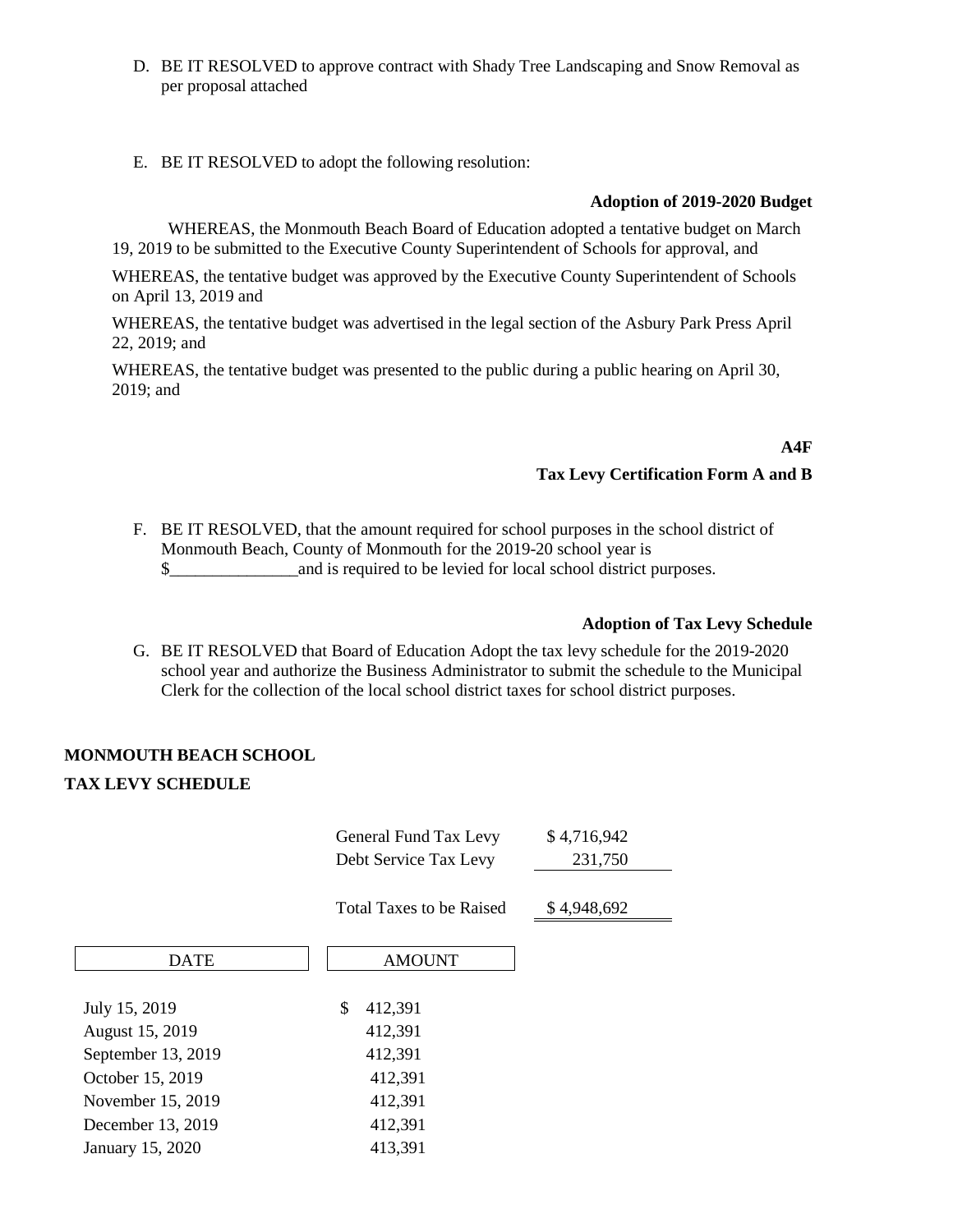| February 14, 2020 | \$412,391 |
|-------------------|-----------|
| March 13, 2020    | 412,391   |
| April 15, 2020    | 412,391   |
| May 15, 2020      | 412,391   |
| June 15, 2020     | 412,391   |
|                   |           |

\$ 4,948,962

- H. BE IT RESOLVED to retroactively approve the presence of a Monmouth Beach police officer in school while school is in session for 7 hours per day at an hourly rate of \$ 89.88 from February 28, 2019 through the end of the school year. This cost is being shared by the Borough of Monmouth Beach.
- **I.** BE IT RESOLVED to approve Denise Sullivan to receive an additional two hours of compensation in the amount of \$53.00/per hour for her second presentation at the March 22 in house Professional Development Day.
- **J.** BE IT RESOLVED to retroactively approve NJ Care, LLC to provide behavior analytic consultation from February, 2019 through June, 2019 at a cost of \$13,500 and direct service collaboration from February, 2019 through June, 2019 at a cost of \$13,500 for a total of \$27,000.00.
- **K.** BE IT RESOLVED to approve Phoenix Advisors, LLC to provide Municipal Advisory and Continuing Disclosure Services to the Monmouth Beach Board of Education in the amount of \$ 950 per filing year.

# **PERSONNEL**

Chair: Barbara Kay

Kelly Scaturro, Chris Dudick, Melanie Andrews

**A.** BE IT RESOLVED to approve the following non tenured certified staff for reappointment for the 2019-2020 school year in accordance with terms and conditions of the current 2017- 2020 MBEA Teachers' Contract.

> Alexandria Maxcy Joshua DeSantis Linda Stafford (0.60) Cynthia Zayko (0.60) Amanda Owens Nicole DePalma Rachel Mogavero \*\*\*Receiving tenure effective September 30, 2019

- B. BE IT RESOLVED to approve Jessica Clark as the mentor for provisional teacher Samantha Hoag.
- C. BE IT RESOLVED to approve Noreen Mulledy, Taylor Andretti, Andrea Herman, and Andrew Becker as substitute teachers for the remainder of the 2018-2019 school year.
- D. BE IT RESOLVED to approve Lauren Dwyer as a volunteer for the tennis team for the 2019 season.
- E. BE IT RESOLVED to accept with regret, the retirement of Donna O'Neill, effective July 1, 2019.

## **CURRICULUM AND INSTRUCTION**

Chair: Kelly Scaturro

Melanie Andrews, Chris Dudick, Barbara Kay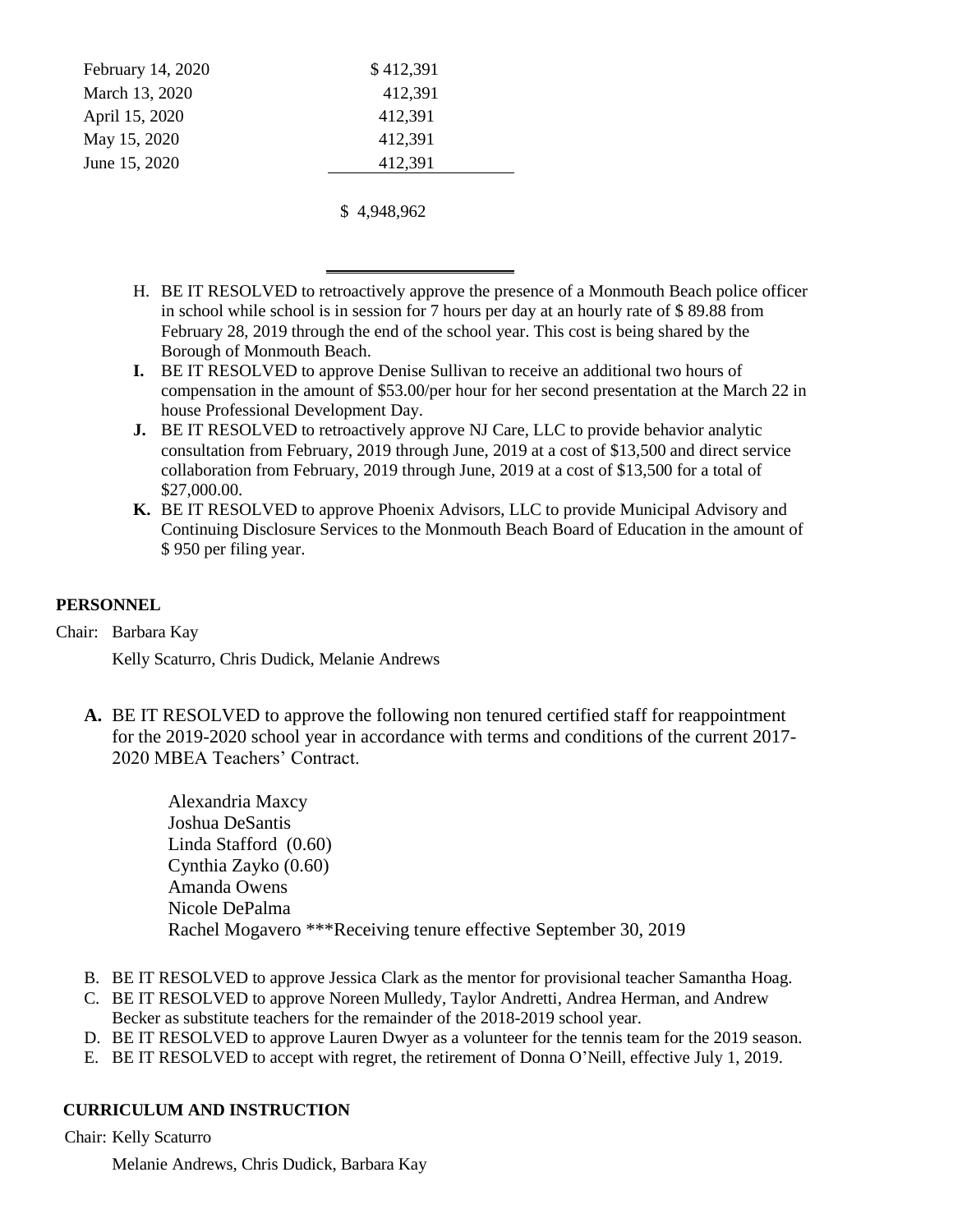- **A.** BE IT RESOLVED to approve the following teacher workshops/Professional Development days:
	- Amanda Owens to observe Chris Aviles, Coordinator of Innovation, Technology and 21st Century Skills business classes in Fair Haven on April 16, 2019.
	- Jacki Fuchs and Kory Poznak to attend Rutgers Reading and Writing Conference on October 25, 2019 at a cost of \$180.00 each.
	- Denise Sullivan to attend the Joint Crisis Team meeting in Sea Girt on May 29, 2019 from 9 a.m. 12:00 p.m.
	- Doreen Silakowski to attend NJ Sustainability Summit on June 14, 2019 at a cost of \$35.00.
- B. BE IT RESOLVED to approve the following trips:
	- Exercise Number 17, 2019 from the 6<sup>th</sup> grade walking trip to the Water Treatment Plant on April 17, 2019 from 10:00 a.m. to 12:00 p.m.
	- Kindergarten to take a walking trip to tour the Monmouth Beach Police Department on May 8, 2019 from 9:45 a.m. – 12:00 p.m. with a rain date of May 9, 2019.

## **BUILDING AND GROUNDS**

## Chair: Leo Decker

Ken Marowitz, Karen Dolan, Vincent Sasso

BE IT RESOLVED to approve the following Building Use Application Forms**:** 

- **A.** PTO to hold pre-party family friendly dinner leading up to the PTO Run/Walk on May 10, 2019 from  $5:00$  p.m.  $-8:30$  p.m. in the gym.
- **B.** PTO to have use of the blacktop, gym, and bathrooms for the PTO Walk/Run and after party on May 11, 2019 from 7:00 a.m. – 2:00 p.m.
- **C.** Eighth Grade Advisors to hold an 8<sup>th</sup> grade parent meeting for Boston on May 22, 2019 from 7:00 p.m. – 9:00 p.m.
- **D.** Retroactively approve Shore Regional Little League to hold player pictures in the gym on April 13, 2019 from 7:30 a.m. – 11:30 a.m.
- **E.** PTO to cut down trees and clean up courtyard on May 4, 2019 from 7:00 a.m. 11:00 a.m.

## **POLICY**

Chair: Christopher Dudick

BE IT RESOLVED to approve the second read of the following:

P 0141.1 Board Member and Term - Sending District

P 0141.2 Board Member and Term - Receiving District

P 2422 Health and Physical Education

P 2431.3 Practice and Pre-Season Heat - Acclimation for School-Sponsored Athletics and Extra-

Curricular Activities

- P 2610 Educational Program Evaluation
- P&R 5111 Eligibility of Resident/Nonresident Students
- P 5330.04 Administering an Opioid Antidote
- R 5330.04 Administering an Opioid Antidote
- P 5337 Service Animals

P 5756 Transgender Students

P & R 7440 School District Security

P 8860 Memorials

The following policies and regulations will replace "Electronic Violence and Vandalism Reporting System (EVVRS) with "Student Safety Data System (SSDS)"